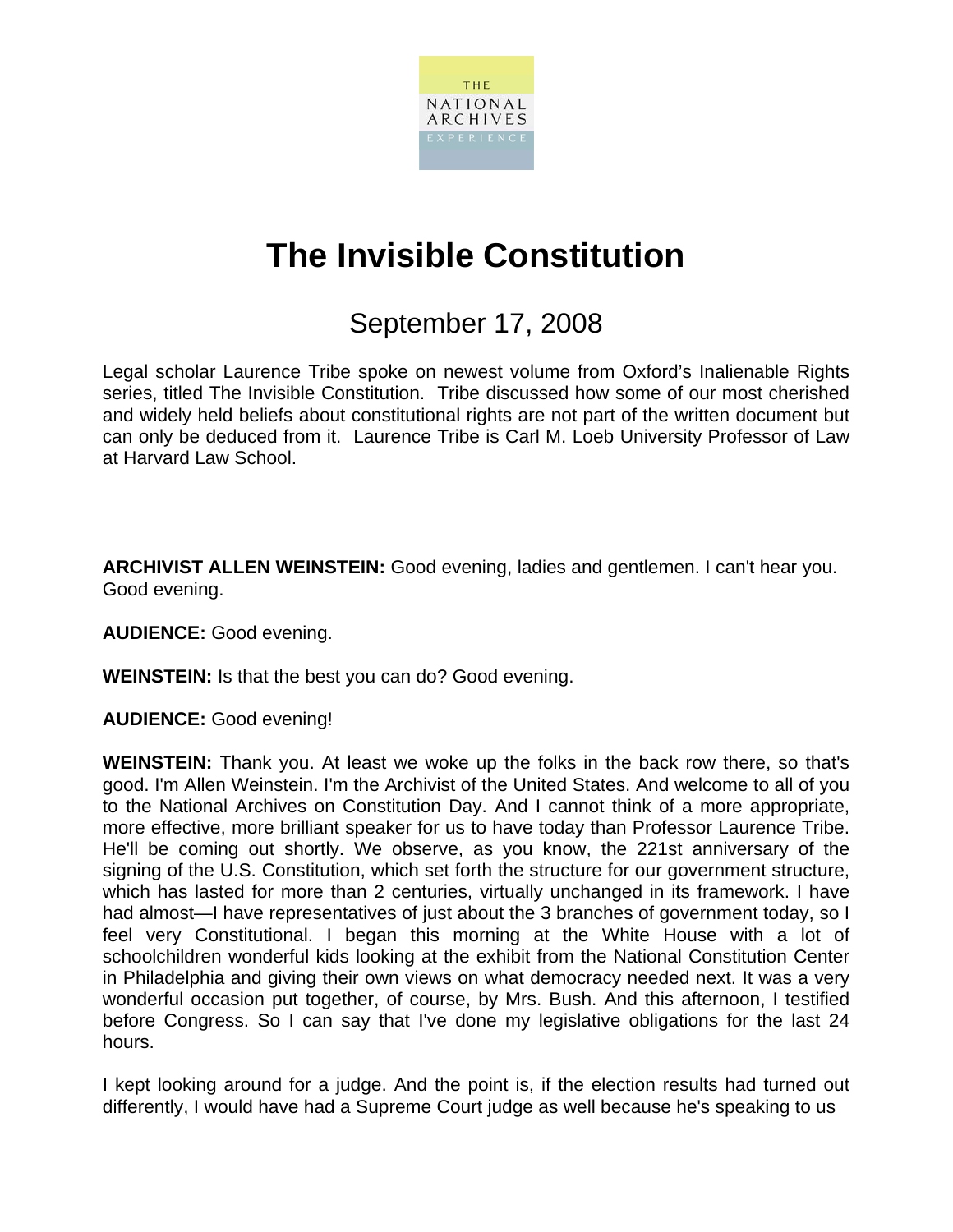

tonight and maybe speaking to us again from another place. So the framers, of course, of the Constitution could not foresee today's political landscape. So we continually debate how the Constitution they wrote should be applied to contemporary issues. What did the Founding Fathers really mean by the words they used in the Constitution? What did they not mean? What words did they not use? And how and should these words be interpreted? In certain instances, however, the Constitution, is silent. Some of it was deliberate on the part of the framers, and some of the silence has been punctured either by amendments 27 of them or by new judicial interpretations over the years. 27 changes in a 221-year-old document.

 Is that something or is that something? But I'll leave all that for Professor Tribe to explain. Our speaker tonight--let me say a few words about him, not that I think I have to for this audience. Our speaker tonight is Laurence Tribe, the Carl M. Loeb university professor of law at Harvard Law School, and himself a graduate, as my wife is, of that school. Professor Tribe is one of the country's best-known scholars in American Constitutional law and a frequent presence before the United States Supreme Court. One of his dozens of appearances before the High Court,

I would remind you, and I don't think I have to remind you, was on behalf of Vice President Albert Gore in the court battle over the disputed 2000 presidential election. He's also a familiar and sought after commentator on Constitutional law and the Supreme Court in print, on television. And in addition, of course, he consults regularly or I should say that Congress consults regularly with him on the Constitutional impact of proposed legislation and already enacted laws. Our guest is also the author of a number of books that have put him in the forefront of debates over the role of the Supreme Court. They include "God Save This Honorable Court," which examines the nomination process for Supreme Court nominees, and "Abortion: The Clash of Absolutes," a look at one of the most divisive political issues of our time.

He will be talking, among other subjects, about his latest book tonight called "The Invisible Constitution," an incredibly provocative book, as you'll discover, which invites us to look at the U.S. Constitution and our democracy in a very new way. And, well, I'll leave it at that, and say that after his lecture a lecture for 30 or 40 minutes, we'll then take 15 or 20 minutes of questions. He will then be signing books, autographing them outside. And so all of you will have a chance to meet him and to enjoy the provocative, the articulate, the brilliant Laurence Tribe.

## [Applause]

**LAURENCE TRIBE:** Thank you. Thank you, Mr. Weinstein, and thank you all very much for being here on such a lovely early fall evening. I think you're making quite a sacrifice. I hope you won't regret it.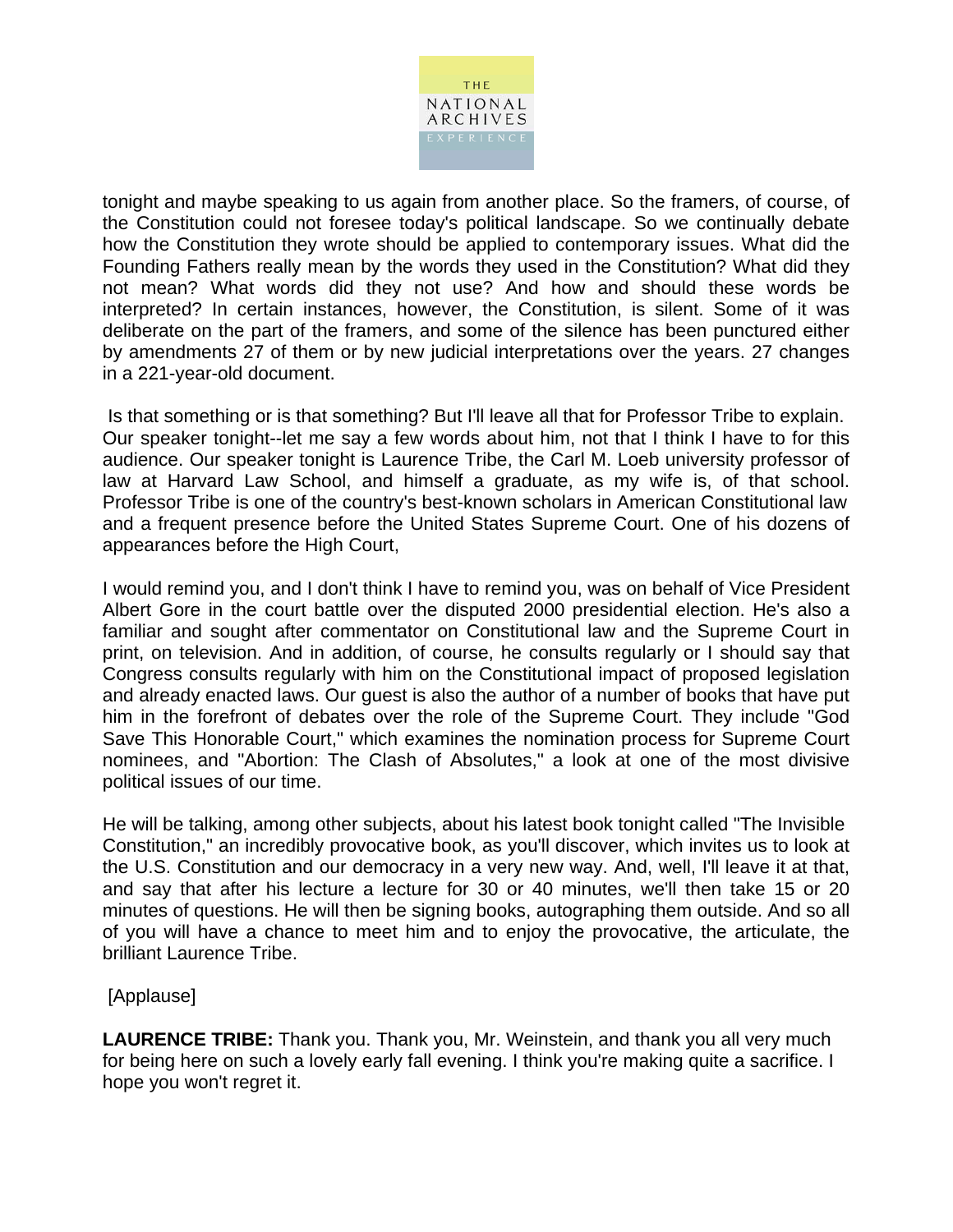

It is a great pleasure and privilege to talk with you tonight in this historic place on this truly historic occasion, the 221st anniversary of the signing of the Constitution of the United States by its framers. And of no historic significance but not coincidentally, one day before the Oxford Press officially publishes my latest book, "The Invisible Constitution."

My title, and I haven't seen it advertised outside, but I'm sure that some of you were told what it would be, is "The Constitution has Left the Building." Now, that is at once an outdated reference to a cultural icon, Elvis Presley, and a somewhat and deliberately ambiguous reference to the cultural and legal icon that most of us assume is still located in this revered building the Constitution of the United States.

Now, in the process of explaining why I say I "assume," I do want to convey a sense of what my book is about and why I think it's particularly timely to be discussing it today just 48 days before a presidential election that is likely to have a profound impact on what the Constitution as a living framework, and not simply an artifact preserved in pristine condition under glass, means in our lives and in the life of this exceptional republic. Now, to get started, I want to invite all of you to join me in turning back the clock to the long hot Philadelphia summer of 1787. After the Constitutional Convention had completed its revolutionary work, meeting in secret and as I'm sure you all know, departing radically from the limited mandate given to it to make relatively minor changes in the Articles of Confederation the Constitution was signed in a ceremony whose ultimate fate surely could not have been predicted by any of the 55 delegates who had convened in Philadelphia. And it's really hard for me in this historic place to resist briefly tracing the trajectory of the Constitution as an almost sacred object, the most nearly wholly secular artifact of our republic, by tracking its movement as a physical text, something that I suspect a number of you have not undertaken to do. It departed at 11:00 in the morning on September 17 221 years ago today going by stagecoach from Philadelphia to New York City. And as the Brits advanced on Washington in August of 1814, it was stuffed into a linen sack and carried to Virginia. For nearly half a century, it was stored in an old green cabinet together with 7 ancient swords in a basement in Washington out of public view. It wasn't until after the Civil War that the parchment stored in that cabinet was brought out of hiding for public viewing, situated right next to the Declaration of Independence at the 1876 exposition in Philadelphia celebrating the 100th anniversary of the Declaration. The State Department displayed it there until its transfer in 1921 to the Library of Congress, where it remained until being brought to the National Archives in 1952, where it has been displayed under thick glass under temperature-controlled conditions for the 56 years since. I didn't get here early enough to see it today. I last saw it here myself on its 199th birthday, which was the day that William Rehnquist, a moderate by comparison with some jurists who have since taken the bench, was sworn in as the late chief justice of the United States.

Some years ago, right around the time that an extraordinarily promising Harvard Law student You might have heard of him--named Barack Obama--was my research assistant.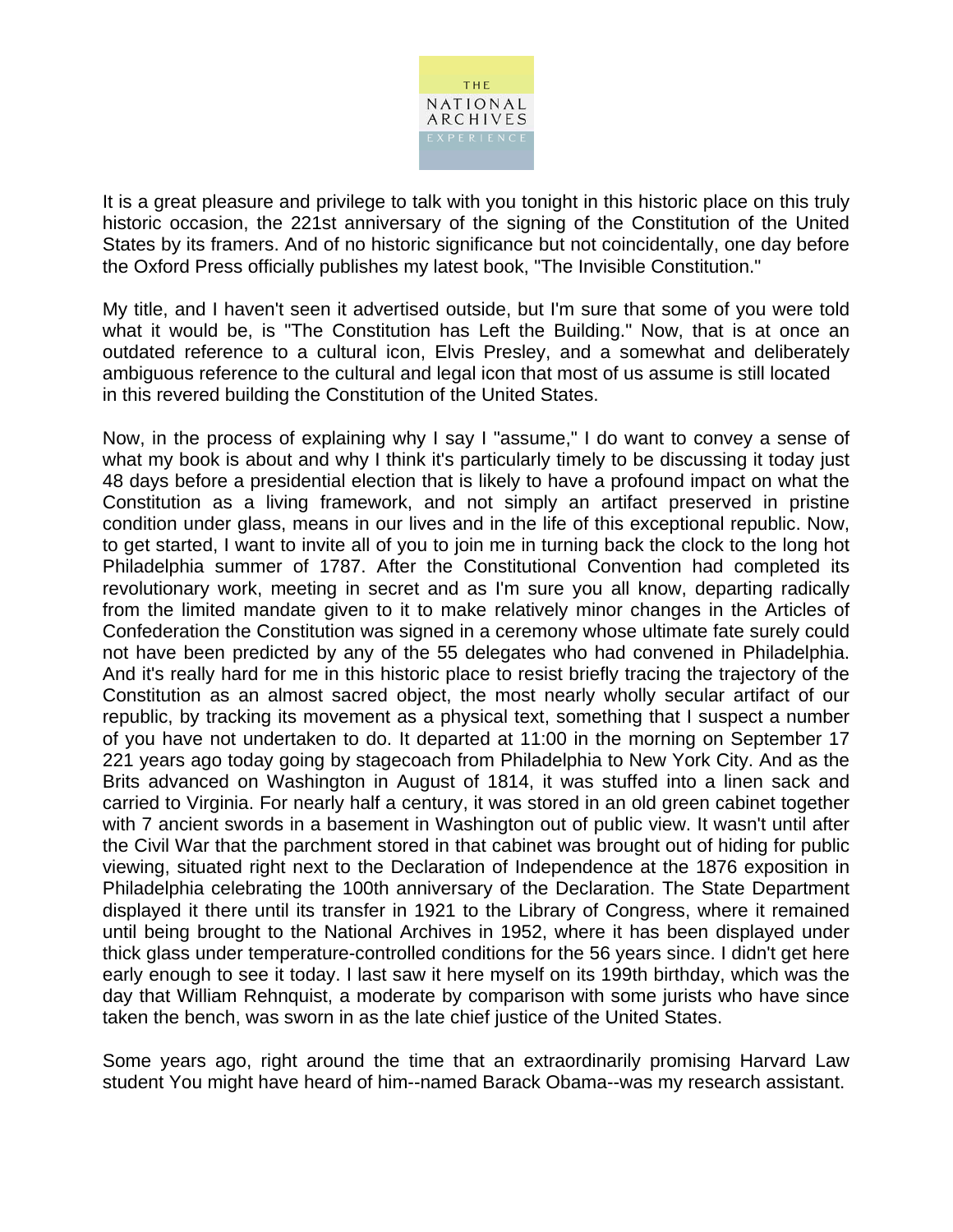

I learned to my dismay and I remember talking to Barack about it that the fading parchment that was then and still lying in state at the Archives, the document widely reprinted ever since 1878 as the United States Constitution, was not, in fact, the Constitution that the States ratified in a rolling process that began in 1787 and culminated in 1789 as the Constitution of the United States. And it's worth pausing at least briefly to explain how that came to be.

You see, on September 15, the delegates voted to accept the draft that was circulated by the Committee of Style 3 days earlier and voted to print 500 copies of it in a process that took 3 days. They didn't have rapid Xeroxing then. It was completed on September 18.

But a day before the printing process was complete in engrossed parchment, which is just a fancy word for a hand-copied parchment copied from the draft the delegates had accepted, was physically signed by 39 of the 42 delegates that were present. And it was that parchment that was sent by stagecoach the next morning to New York, where Congress was then in session.

It was that September  $17<sup>th</sup>$  handwritten parchment that was read aloud to members of Congress, who by then had received their own printed copies. And as the handwritten parchment was read, congressmen followed along in their September 18 print, noting no discrepancies, perhaps because when it was read aloud, punctuation was not included in the reading. But there were significant punctuational differences. And lest anyone think that a discrepancy of that kind is trivial, let me offer just a single example to the contrary. Article 1, Section 8, paragraph 1, says--and I quote-- "The Congress shall have power to lay and collect taxes," comma. I wish I were Victor Borge and I could give a…[Imitates whip cracking sound] instead of a "comma." "...to pay the debts and provide "for the common defense and general welfare." Now, if the comma following the phrase "to lay and collect taxes," had instead been a semicolon, which Borge would go... [Imitates squishing noise] Congress would have been given sweeping law-making power to provide for the general welfare, a source of power vastly broader than even the commerce clause has ever conferred, one, in fact, so boundless that 2 centuries of still ongoing struggle over the limits of national legislative authority and the reserve powers of the States would have all been rendered beside the point. In fact, Gouverneur Morris, chief draftsman of the Committee on Style, it turns out, tried to sneak in a semicolon at that point, but he was overridden. And the result is that the "general welfare" clause, as generally understood merely qualifies Congress' power to raise and spend revenues. It can tax and spend in the general welfare, but to regulate, it must find a particular head of authority, broadly defined, at least after John Marshall's opinion in "McCulloch v. Maryland."

Now, it turns out slightly anticlimactically that both the September 17 handwritten parchment and the September 18 print contained the comma rather than the semicolon, but there are other less crucial but potentially material respects in which the 2 versions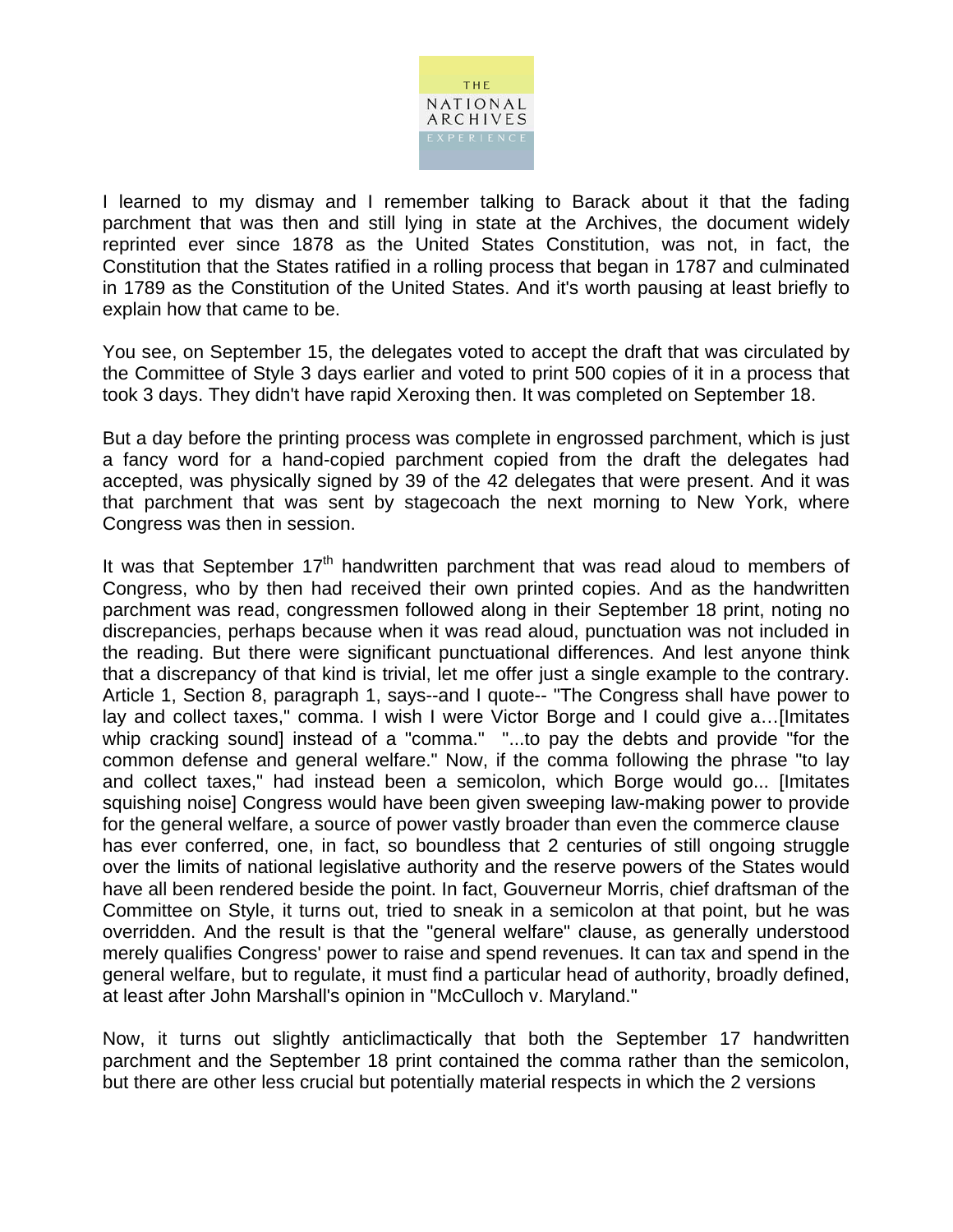

differ. I won't go through them, and I won't try to explain how some of them how might someday become relevant.

The point is that it is the September 17 parchment that now lies in the archives. But it was the September 18 print that was eventually ratified as the Constitution. Now, the reason- we can be pretty certain--that it was that print that the States ratified is that when Congress voted 10 days later, on September 28, to send the proposed constitution to the people for ratification by conventions in any 9 of the 13 states, it reprinted 100 copies of the September 18 print for distribution to the conventions. No one in any of the ratifying conventions in any of the 13 original states even had access to what you see in this building, to the signed parchment of September 17. It was the September 28 reprint of the September 18 print that was reproduced in lots of 10,000 for mass distribution to the people.

Now, the point of this rather convoluted, even twisted, tale isn't to persuade any of you that we've been living under a phony constitution for these many years. "Breaking news!" Happily, none of the differences in punctuation seems to have had operational import.

And even the ones that I can imagine might have some import are not going to be apocalyptic. As Yale's Akhil Amar puts it, "The National Archives version," namely the September 17 version, "is probably good enough for government work."

[Laughter]

My point in going through all of this is to reflect on what it would mean to insist that the September 18 print rather than the September 17 parchment is the authentic Constitution, what it would mean for our view of the Constitution generally, not what it would mean with respect to this or that comma or semicolon. After all, the September 18 print that was ratified has faded into obscurity--I don't even know at the moment where most of those prints are-- by the time the September 17 parchment was gloriously displayed next to our Declaration of Independence on the centennial of that Declaration. What would it mean to say that the September 18 print is the real Constitution, even though it's the September 17 parchment that gives us chills whenever we look through the tinted glass here at the archives. Now, in searching for the meaning of that observation, we presumably begin with the text itself. In a provision that happily is identical in the two versions, Article 7 of the Constitution provides that the ratification of the conventions of 9 states, "shall be sufficient for the establishment of this Constitution between the states so ratifying the same." So it is ratification, acceptance by the people assembled in state conventions that transformed the September 18 print from a mere proposal into binding law and indeed into what the Constitution in Article 6 calls "the supreme law of the land."

Now, if you happen to have read the marvelous book by Douglas Hofstadter, "Godel, Escher, Bach"--even if you haven't, if you've thought a little bit about the paradox of things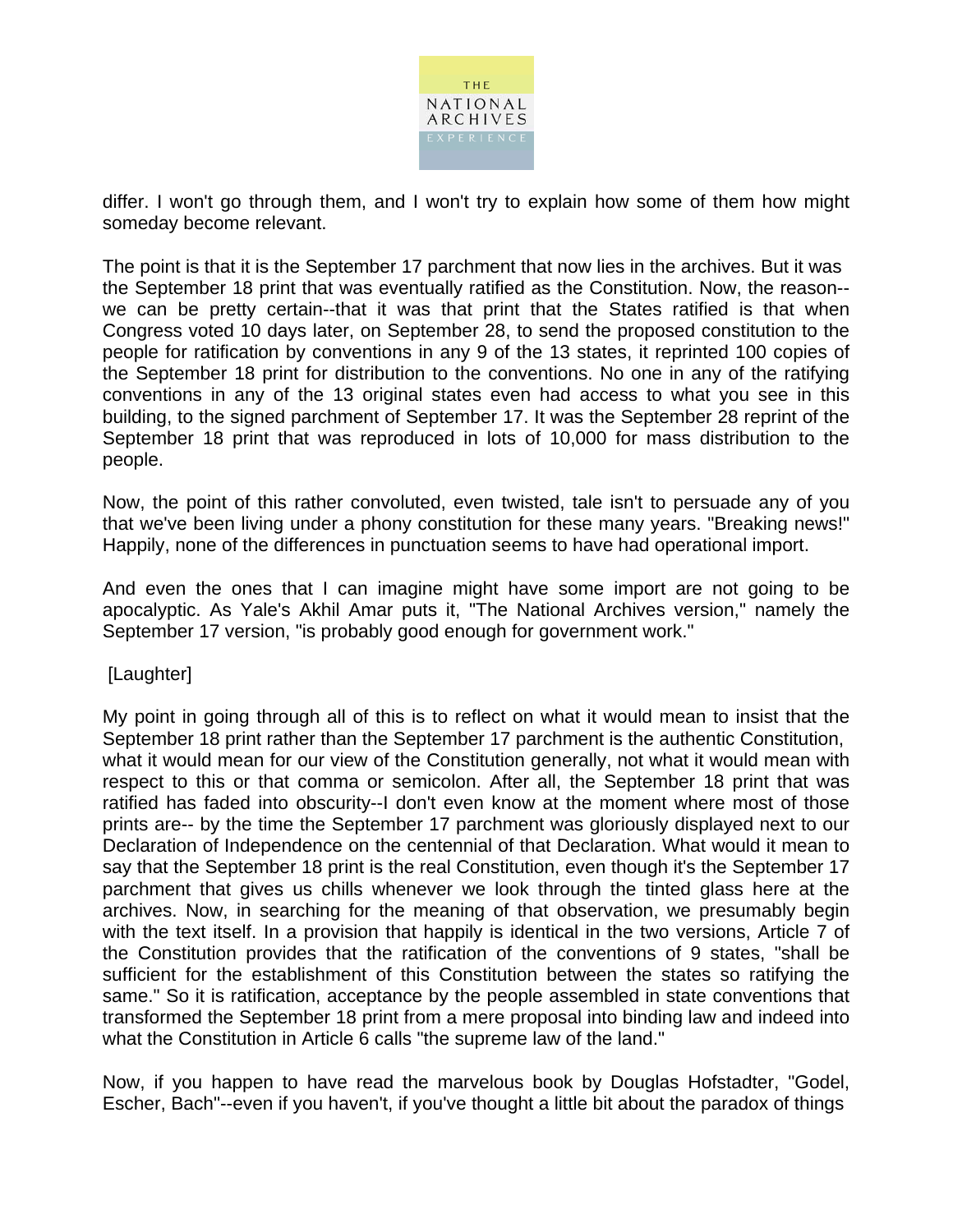

referring to themselves, you'll know that there is always paradox in self-reference. If you say on a piece of paper, "The statement on the other side of this paper is false," and then on the other side it says, "The statement on the other side of this paper is false," you won't have an easy time falling asleep. It is particularly paradoxical for something to become binding as the supreme law of the land just by its own say-so. I mean, we could write a constitution and say, "This is the supreme law of the United States." Some of you might want to exercise that power. It probably wouldn't make much difference. After all, the rule of ratification set out in Article 7 itself--9 out of 13 will be enough--itself violated the terms of the charter under whose auspices the rule was written, the Articles of Confederation, which had required unanimity for any Constitutional change. So the fact that it was ratified in the way it specified it had to be ratified but in violation of the way those who convened the Constitutional Convention had in their articles specified something should have to be ratified if it amends the Constitution doesn't in itself make it the law. Maybe it's the ideal of popular sovereignty--a more general ideal than formal ratification, and which both the Federalists and the anti-Federalists shared in the 1780s that can help explain why many of our forebears in the late 18th century regarded this September 18 print as our supreme law despite the violation of the Articles of Confederation. That is, it had come to be popularly accepted, even though the mode of ratification was of dubious legality. But the fact that the state conventions that ratified it were chosen and accountable to only white property-holding males truly prevents most of us from enthusiastically treating the September 18 version as the law of the land simply

by virtue of the formal fact that it had been ratified by conventions in several states.

It seems to me that the Constitution we accept as our own, which I think is really more likely, after all, to be the September 17 version enshrined in the archives and viewed by generations of Americans than the September 18 version that was actually ratified by the States but ultimately ignored by history, the Constitution we accept as our own I think is ours because and to the degree that we have embraced it as ours over the long and sometimes bloody history of our republic. It is what "we the people," to quote the majestic words of the preamble, have made our own over the course of the challenging project that the preamble set out, a project to form "a more perfect union," an ongoing, rolling, continuing, unfinished process.

Each time the text has been formally amended, from the first 10 amendments all ratified in 1791, to the 27th, finally ratified in 1992, although proposed along with the first 10 in 1789, each time its text has been formally amended, the amendments thereby adopted have become in the language of Article 5 "valid to all intents and purposes as part of this Constitution." Think of those words, "this Constitution," you'll see that that's a single that each succeeding generation has been unable to escape deciding what constitution it was that they were in part amending but in part also readopting. That's why provisions like the 19th Amendment--enfranchising women--even though they don't formally amend the reference to men in section 2 of the 14th Amendment, have a reference back in history.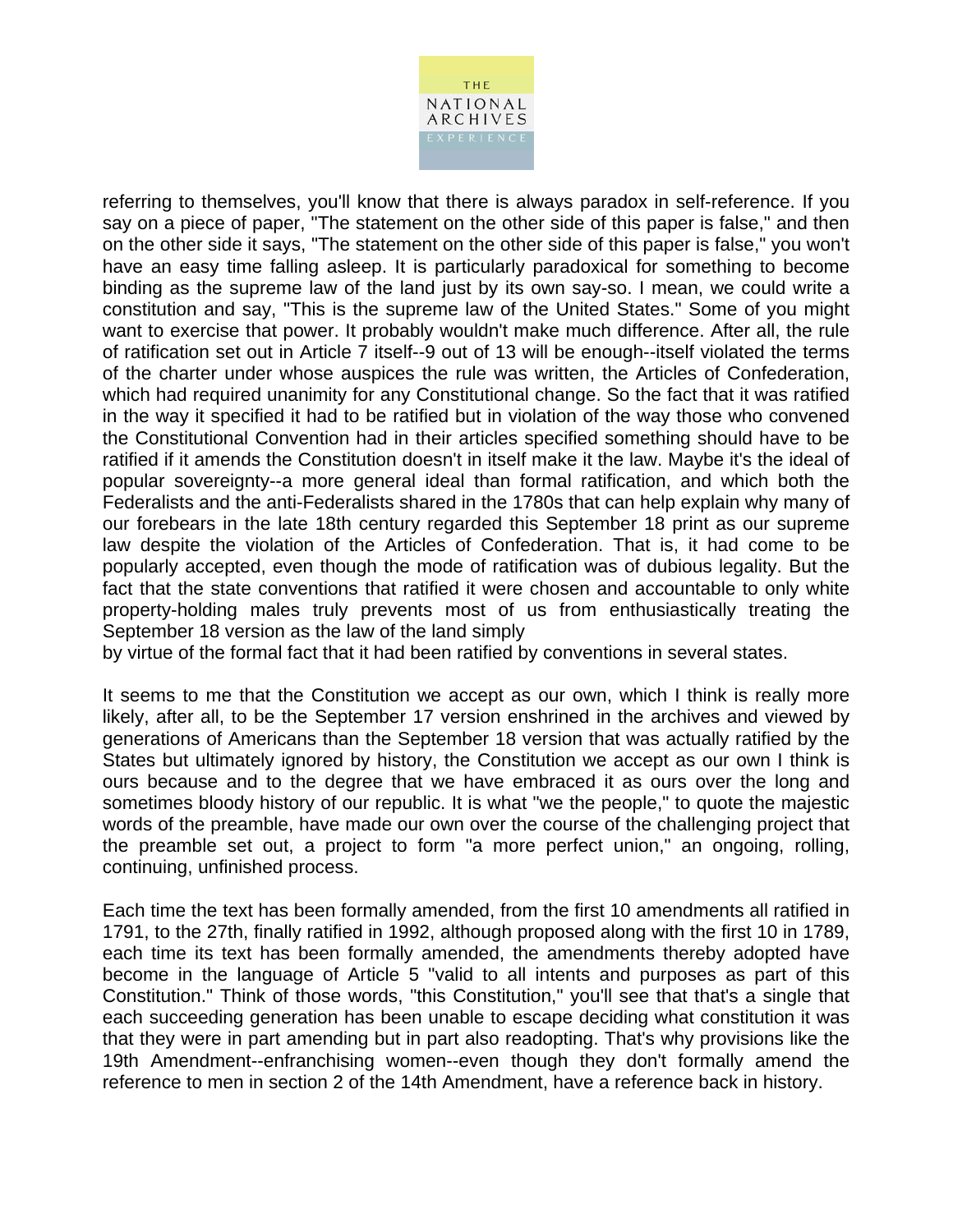

The Constitution is like the night sky. You look at the constellations. You see the stars. The light from the stars comes to you from different eras maybe millions of years apart. And the constellations that you superimpose upon those stars are constructs of the human mind. They're not to be found in the results of anything that the Hubble telescope can uncover. The deeper point of the textual tale that I've told is that in the sense most relevant to our lives as a people. The Constitution by which we govern ourselves is neither the dead parchment of September 17, holy though it may be, in a secular sense, downstairs here in this building nor the equally inert September 18 print on which the ratifiers physically gazed before they voted for it in the years leading to 1789. Rather, the real Constitution, I would submit, is the living law as ratified, amended, interpreted over time and thereby absorbed into an ongoing organic tradition that forms and frames our political order. In fact, I think it's only because the Constitution is subject to a process of continuing revision both in its literal text through the formal amendment process and in our understanding of the larger framework of which that text is but a skeleton and a shadow that we may accept it as our supreme law without ceding to long dead heroes an unalterable and unconscionable control over our political and legal destiny. It's only because the Constitution's acceptance has by now reached far beyond the dead hand extended by the white-propertied males who originally drafted and ratified it that the binding force of the Constitution to which we swear allegiance today derives from something deeper and more consonant with principles of democracy and equal dignity than the Constitution's troublesome historical origins might suggest.

Over a century ago, James Russell Lowell warned that too many had come to see the Constitution as a machine that would go of itself. Twenty years later, Woodrow Wilson, the last Constitutional law professor--until possibly Senator Obama--to become president of the United States, recognized that the Constitution is best understood not as a machine at all but as a living thing. What he did not add was that it's a living thing with no body or mind, no moving parts or organs or spirit separate from the bodies and minds and spirits of the people themselves, people whose constant vigilance--and I noticed when I was coming into the building that statement "Eternal vigilance is the price of liberty," appropriate to have on the archives--people whose constant vigilance is the lifeblood of Constitutional survival.

Just over 20 years ago, The "Wall Street Journal" recounted the results of a Constitutional convention that was held in Colonial Williamsburg by some 52 Virginia high school students. A 16-year-old kid from Fredericksburg summed up one of the central lessons that the 2-day pseudo-convention taught. "It's more a question of what people do with it "than it is the document itself," the teenager said. If we could only learn that lesson. You know, the world is littered with lovely-sounding constitutions, nearly all of them proclaiming and preaching humane high-minded visions: "no torture," "human dignity," "freedom of speech," "freedom of thought," yet ours is among the very few that represent practice as well as preaching, and at least most American governments and American administrations have taken the Constitution as a serious guide to practice, not all.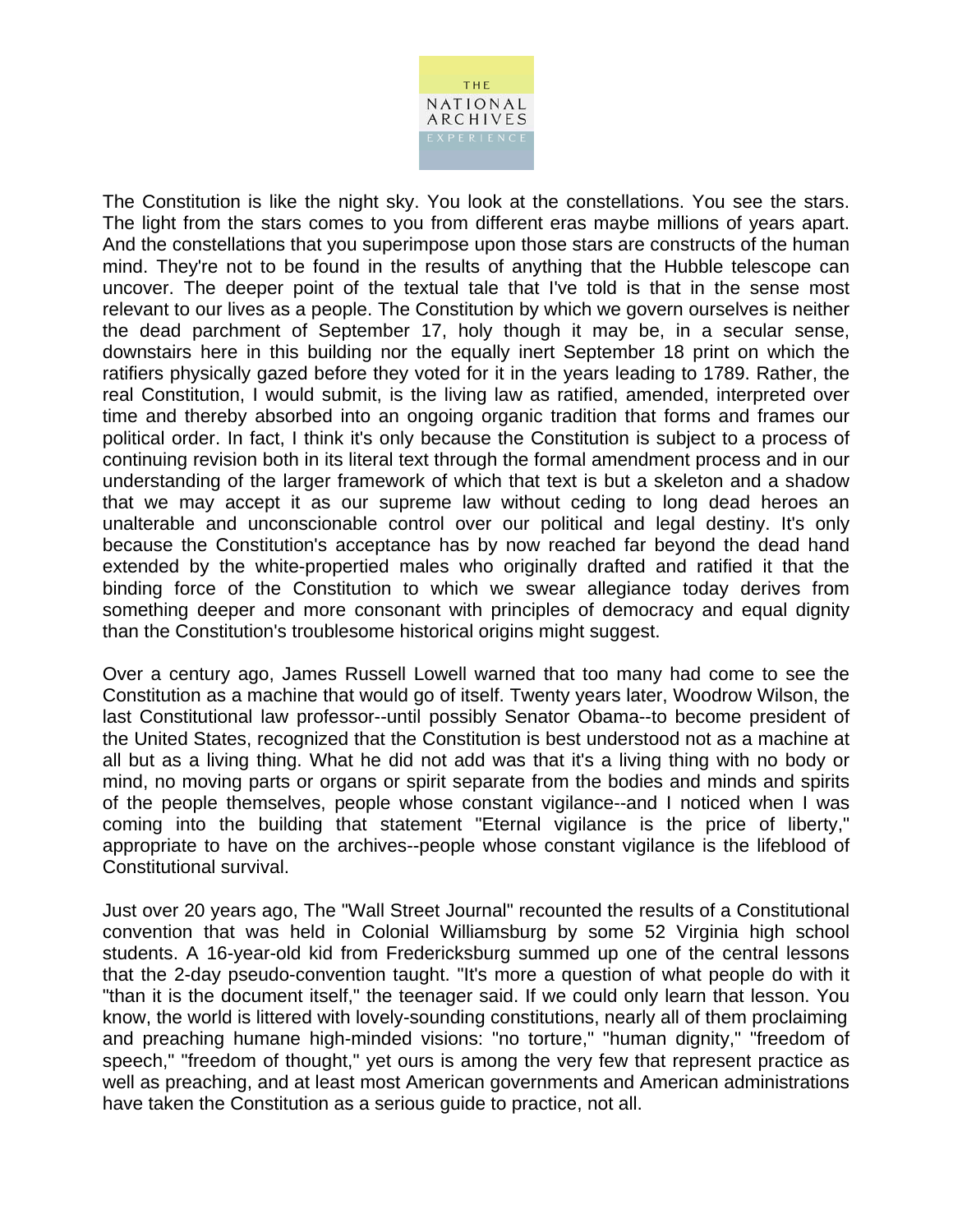

I don't need to get too political to indicate that I have a modest view of the current administration's fidelity to the Constitution. The debate over original intent, which obviously could consume not just a lecture but a course, several courses, the debate over original intent is the lodestar for Constitutional interpretation, I think is at bottom, a debate between those who would encase the Constitution as an untouchable relic evidencing the specific thoughts and concrete ideas of the Madisons and Hamiltons of our past--great men, surely, but men great enough to know that they didn't have all the answers--and those who would engage the Constitution as a more open-ended and evolving source of law whose legitimacy derives from the living dialogue of which it is a part rather than strictly from the historical consensus that it's supposedly expressed. Now, I don't doubt that ours is a written constitution. And I recognize that its very written-ness has long been a source of national pride and of the text's iconic status. And when what it writes is clear, like saying, "The president must be 35 years old" or "There are 2 houses of Congress," that is essentially the end of the matter. But many of the precepts and principles that nearly all of us would, I think, quite surely identify as facets of our constitution are not only not explicitly written, many of them are not even readily inferable from what is written. They're not written at all in parchment or in print, but in the blood spilled on the field of battle or in the muscle memory of our national heritage. The axiom, for example, that ours is "a government of laws, not men." Where does one find that written in the Constitution? Nowhere. It's in the Massachusetts constitution. And even though as a good citizen of Massachusetts, I'm proud of it, I certainly would not make the mistake Justice Scalia has occasionally made saying, that that language is essentially in our constitution. The language isn't there, but the principle is. Well, what about the axiom that no state may secede from the Union? Think about that one. It's a prominent feature of the Constitution not much discussed. It's assumed new relevance in the wake of debates about Kosovo and Georgia and South Ossetia and even the history of the Alaskan Independence Party.

## [Scattered laughter]

But that axiom is one written, again, not in ink on any piece of paper but on the battlefields of Gettysburg and throughout the American republic. Or consider the postulate that there are limits to the degree that government may dictate how we use our bodies, raise our children, define our families, and enter and exit this earthly life. That's a very widely agreed upon postulate. It's application in particular cases, Does it or does it not extend to the right to end a pregnancy? Endlessly controversial. But those who say that the underlying principle that there are limits to government power over personal life is not part of our constitution, because you can't find it written down can't possibly mean what they say, because they all agree that there are limits. They just disagree with what they are, upon the degree with which government can commandeer our lives.

That principle is not in the Constitution's text, but it's etched in the very marrow of its skeletal structure. And this is not simply a left-leaning principle. This is not simply a fancy way of saying, "Aha! There is a right of privacy after all. Bork is wrong, Scalia is wrong.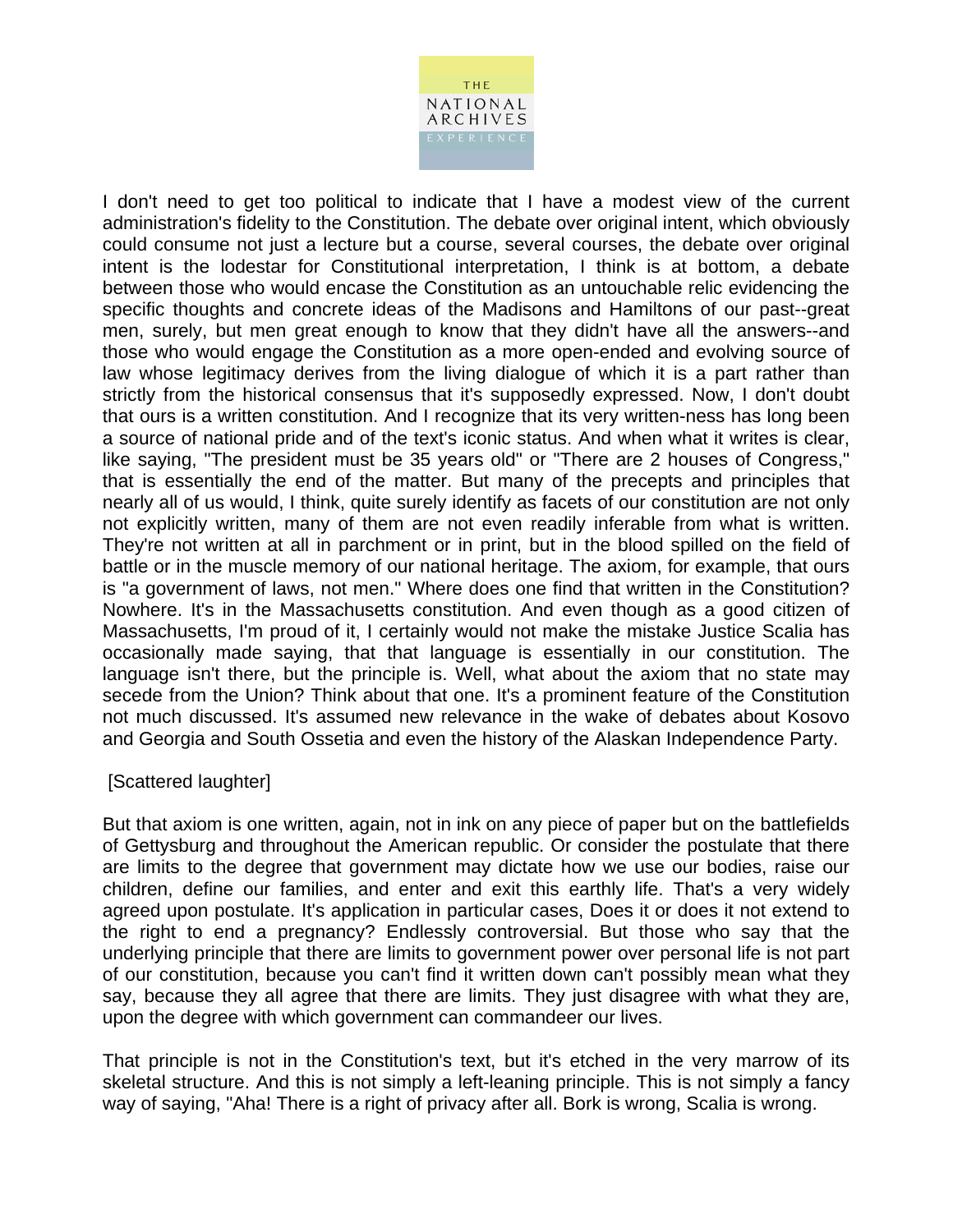

End of argument." Principles that are particularly beloved of the American Right, like States' rights, they, too, were not written in the Constitution. The most important decisions of the Supreme Court, holding that Congress, even if it acts within the ambit of its literal authority, cannot commandeer the States, treat them as mere units of the national government, are principles that are not written down. The majority essentially admitted it. And when the liberal justices jumped up and down and said, "Where do you find that in the Constitution?," they were guilty of the same hypocrisy that the conservative justices are guilty of when they accuse the liberals who are talking about the right of privacy of making things up out of old cloth. Much of what is in the Constitution is intrinsically invisible. It wasn't written down. And, in fact, the proposition that not all of the Constitution's core postulates can possibly be read in its visible text is the message of the text itself, a text that proclaims its own unfinished, incomplete character.

The Ninth Amendment expressly specifies that the failure of the framers to spell out certain rights, in so many words, cannot be used to justify the authoritative conclusion that no such rights exist. Now, the story that I lay out in my book, "The Invisible Constitution," is essentially the story of how these tacit, unstated postulates of the Constitution's overall plan, postulates that are vital to the visions of Left and Right alike and that are indispensable to the Constitution's enduring strength and its vitality might best be unpacked and understood. How are we to understand what's in the invisible Constitution in order to help make it more visible? Those postulates, to adapt a phrase that has achieved some currency in our politics, are neither blue nor red, they're American, they're purple. And in the book, I try to show that 6 different models, or perspectives, best explain the way we have grappled over time with what the Constitution means but doesn't actually say. And those of you who already have a copy of the book will find these 6 drawings that I sketched and that the Oxford Press was good enough to let me put in the book unchanged, so that although they're not very fancy or neat, they retain their vitality. And when I teach Constitutional law, I teach through diagrams and drawings. They depict the models. Three of them involve constructing, or building up, our understanding of the Constitution's unwritten message. In what I call the geometric model, which is constructed by linking the points and lines that the Constitution's language lays out; in what I call the geodesic model, which is built by formulating shields and standards like those of a geodesic dome, whose purpose is to translate relatively abstract Constitutional principles into practical rights and rules; and in what I call the global model, which is developed by reaching across national boundaries to learn from what other countries have made of their founding documents and principles.

The other 3 models involve deconstructing, or taking apart, our picture of the Constitution- -in what I call the geological model, which is created, as the name suggests, by digging beneath what the Constitution says to unearth what must be presupposed or taken for granted in order to make its commands and prohibitions sensible; in what I call the gravitational model, expressed by identifying the ways in which the curvature of Constitutional space leads to limiting principles that we have to observe if we're to avoid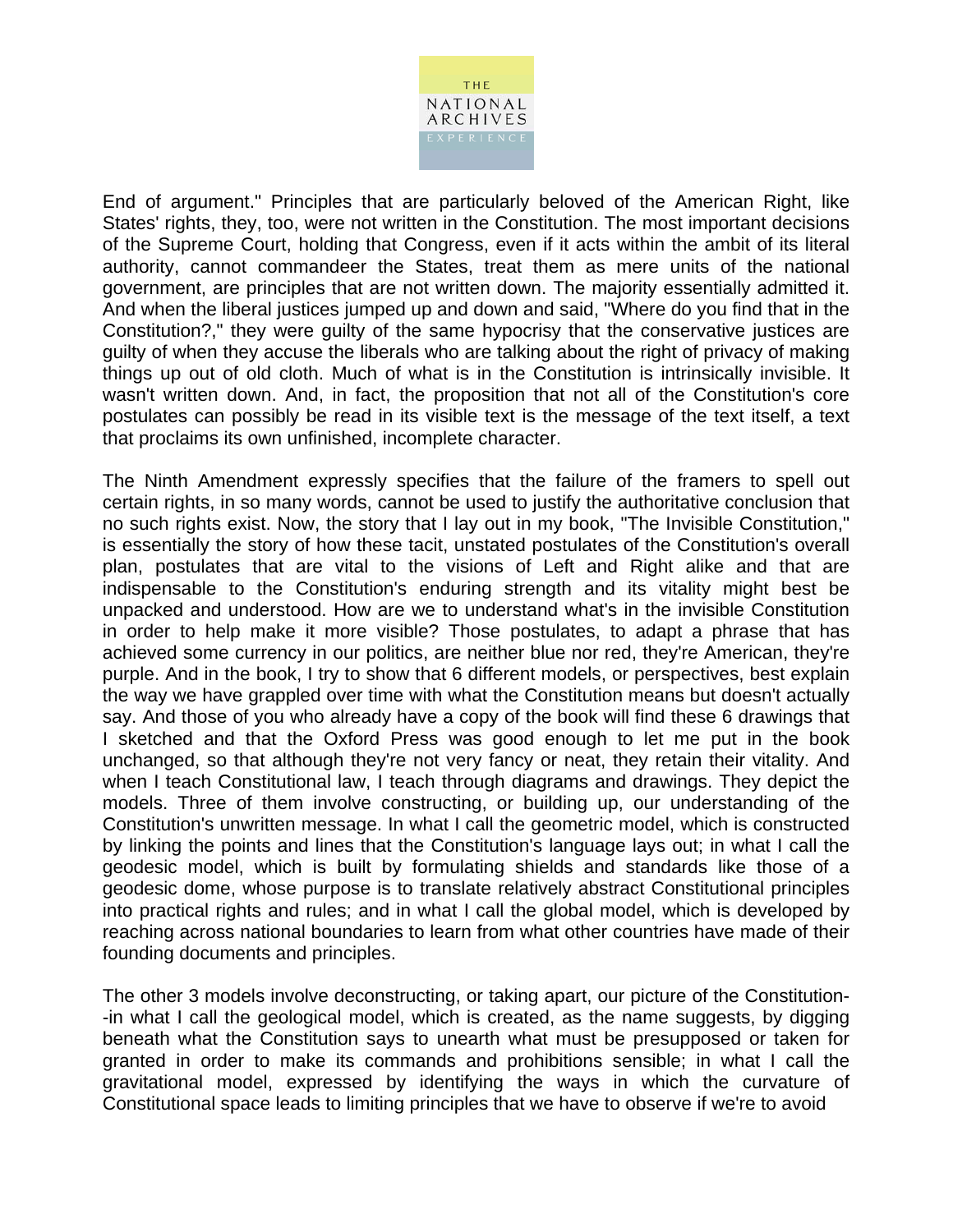

the slippery slope collapse of all personal and state and local autonomy into black holes of power; and in what I call the gyroscopic model, which is set spinning by describing how the forces that might otherwise unbalance the Constitution, either along the axis of time or along the axis of centralization, might be contained.

Of all those models, I can't say I have a favorite. You can see I named them all with a "G," which is no accident. I love alliteration. And as it happens, Gs happen to fit. But if I had a favorite. That's like saying, Which of your kids is your favorite? But if I had one, it would be the gravitational model, because its concept of curved Constitutional space is one that I developed in close collaboration with Barack Obama. That was the year he was my research assistant--1989-90. And he worked closely with me on both the Einsteinian work and the Heisenbergian work. The subtitle of that article was "What Lawyers can Learn from Modern Physics." Worked closely with me in interpreting and understanding the relevance of Einstein and Heisenberg for legal thought. How many presidents do you imagine who as law students could have contributed, and contributed in a big way, not just as go-fers, contributed intellectually to a project like that. That's one of the reasons I'm so impressed by the guy. Well, I won't try to elaborate those 6 models here, either my personal favorite or the other 5. To explore them, you'll need to read the book. I hope you buy it and get your friends to buy it--This is just the beginning of a little mini book tour that I'm doing--and look at the diagrams.

I want to close instead on a broader note before spending the remaining time until-- I guess we have maybe even till 8:10 or 8:15, if you have that many questions, but before I get to the Q & A, I want to close on a somewhat broader note. It seems to me as you reflect on our Constitution's story, most of it is a story of struggle to extend the writ of what it never quite says. It says that there shall be equal protection of the laws, but it doesn't say what that means. And the people who wrote those words thought that racial segregation of the public schools by law and of public railways by law was perfectly consonant with equal protection. But we don't think that anymore. Much of the story is the story of a struggle to extend what it doesn't quite say. The real framers were not only the propertied white gentlemen who met in Philadelphia but the many more women and men, poor and rich, black, white, red, brown, yellow who marched and bled, who sang and rode buses and sat in and sometimes died to make freedom ring. Their song did not take all of its lyrics from the Constitution's literal text. The Constitution furnished the score, we the people, its lyrics. Ours, I think, has been a season of ugly political recrimination verging on paralysis and pessimism. But if we are true to the invisible Constitution, that doesn't have to be our fate. As Lincoln famously ended his first inaugural, "I am loath to close. We are not enemies, but friends. We must not be enemies. Though passion may have strained, it must not break our bonds of affection. The mystic chords of memory, stretching from every battle-field, and patriot grave, to every living heart and hearthstone, all over this broad land, will yet swell the chorus of the Union, when again touched, as surely they will be, by the better angels of our nature."